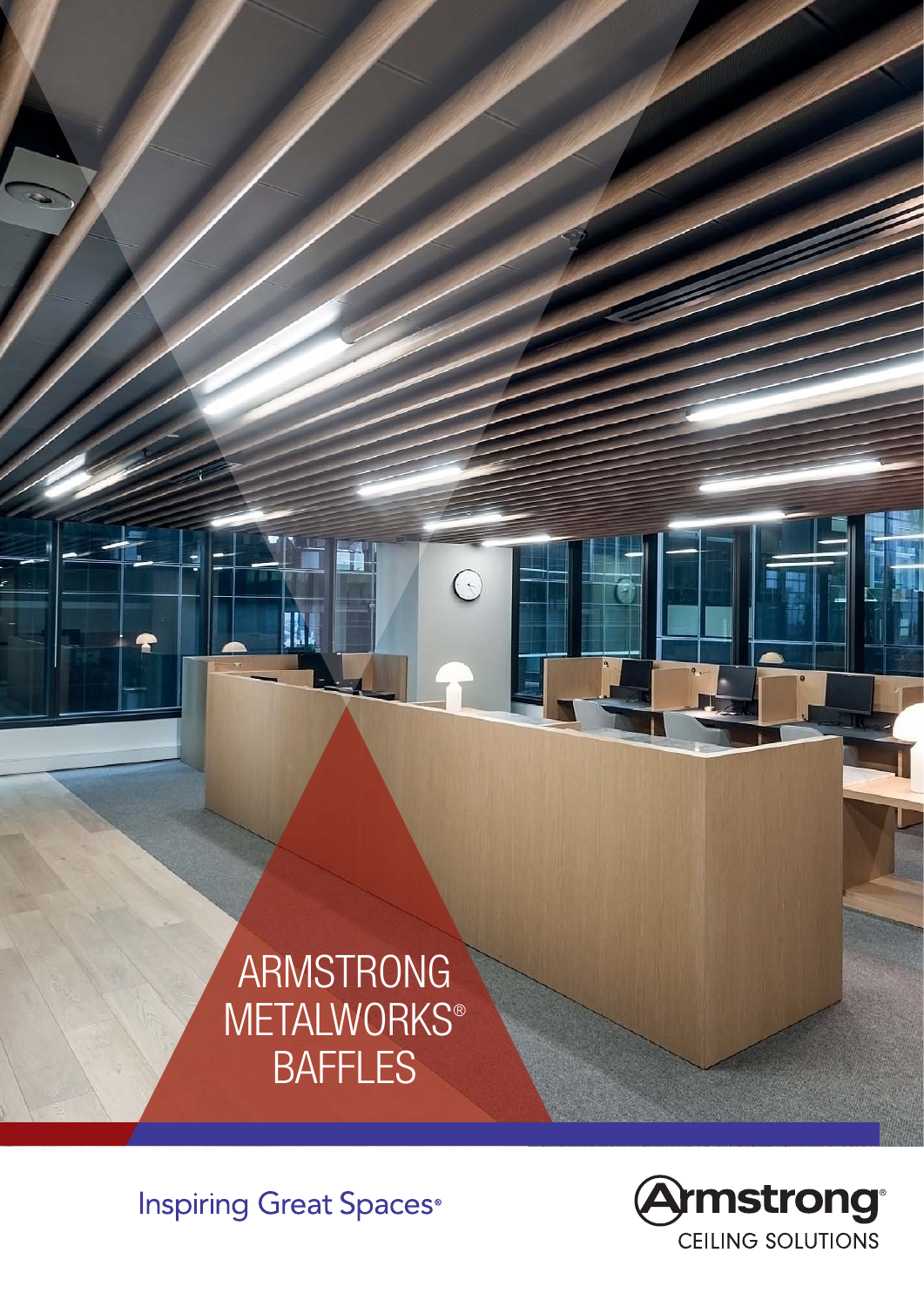## ARMSTRONG **METALWORKS® BAFFLES**

Create exciting linear visuals with Armstrong MetalWorks® Baffles

THE CRAF. **MAN** 

## **BENEFITS**

- A multitude of design options using standard or custom profiles, lengths, finishes, modules and configurations, limited only by imagination
- Attractive linear ceiling system that screens the open plenum
- Fast and easy installation
- Durable extruded aluminium Baffle profiles
- Heavy duty U-Profile Suspension Channel
- Extensive range of colour options, including Wood Effects
- Simple "end to end" Baffle connection or terminate with standard End Caps

### APPLICATION AREAS

- Open plan spaces
- Foyers / lobbies
- Reception areas
- Airports / Transport terminals
- Waiting areas
- Meeting rooms
- Restaurants

Project: Brisbane International Airport Product: MetalWorks Narrow Baffles – Satin White

## COLOUR OPTIONS



Front Cover Project: Deakin Downtown – Melbourne, VIC Product: MetalWorks Tube Baffles – American Oak with black R-H 200 Hook On acoustic infill panels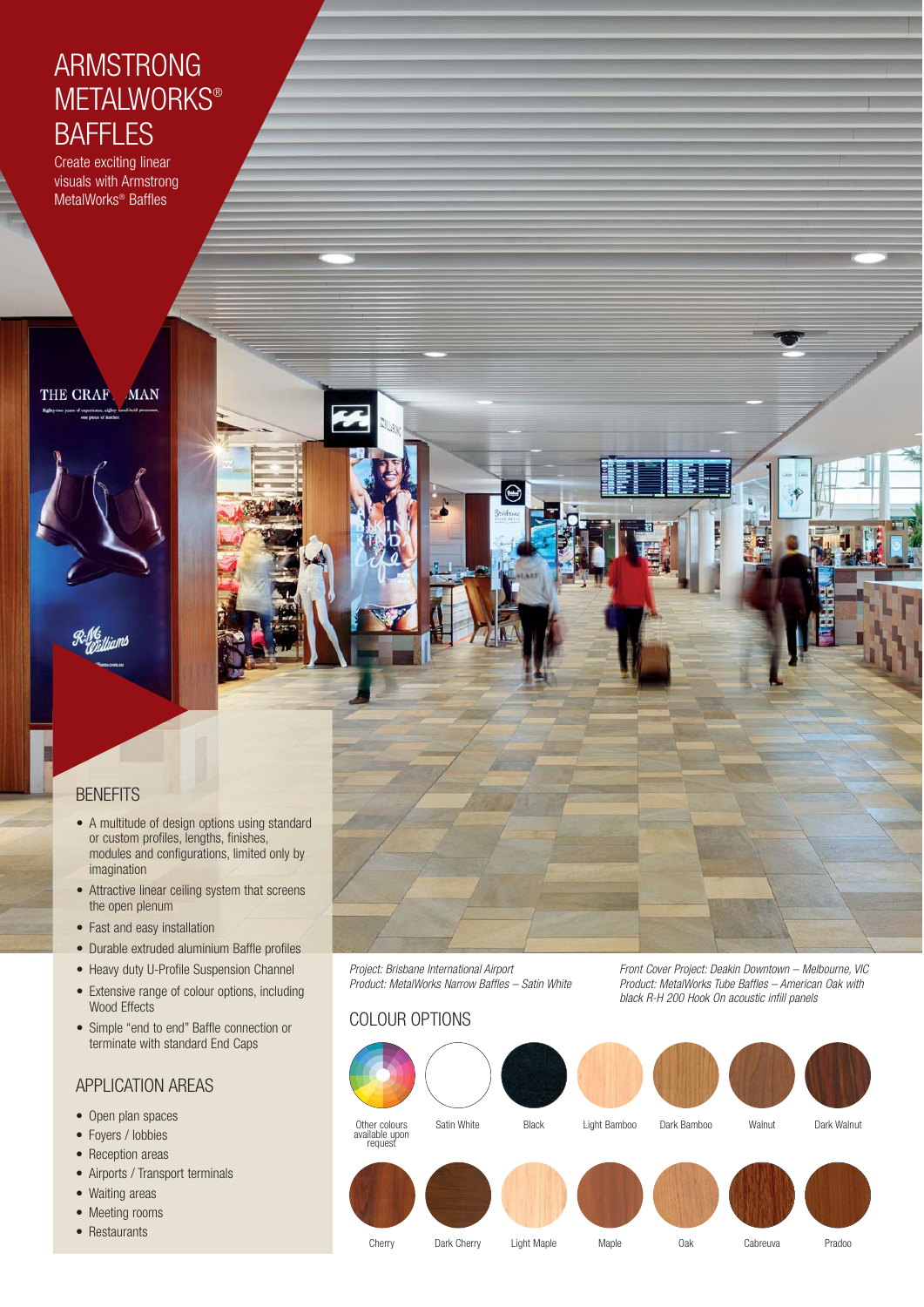

| Linear Rectangular<br>Baffle |             | Deep Rectangular<br><b>Baffle</b> |             | <b>Narrow</b><br><b>Baffle</b> |       | Aero<br><b>Baffle</b> | V<br><b>Baffle</b> | <b>Blade</b><br><b>Baffle</b> | <b>Tear Drop</b><br><b>Baffle</b> | <b>Half Tube</b><br><b>Baffle</b> | Tube<br><b>Baffle</b> |
|------------------------------|-------------|-----------------------------------|-------------|--------------------------------|-------|-----------------------|--------------------|-------------------------------|-----------------------------------|-----------------------------------|-----------------------|
| Depth                        | Width       | Depth                             | Width       | Depth                          | Width | Depth                 | Depth              | Depth                         | Depth                             | Diameter                          | <b>Diameter</b>       |
| 25                           | 50, 75, 100 | 100                               | 50, 75, 100 | 100                            | 25    | 100                   | 100                | 100                           | 100                               | 50                                | 50                    |
| 50                           | 50, 75, 100 | 150                               | 50, 75, 100 | 150                            | 25    | 150                   | 150                | 150                           | 150                               | 75                                | 75                    |
| 75                           | 50, 75, 100 | 200                               | 50, 75, 100 | 200                            | 25    |                       |                    |                               |                                   | 100                               | 100                   |
|                              |             | 250                               | 50, 75, 100 |                                |       |                       |                    |                               |                                   |                                   |                       |
|                              |             | 300                               | 50, 75, 100 |                                |       |                       |                    |                               |                                   |                                   |                       |

Note: All dimensions in mm

| Specification:           | Armstrong MetalWorks® (Linear / Deep / Narrow Rectangles, V, Blade, Tear Drop, Half Tube, Tube) Baffles Ceiling System with concealed<br>U-Profile Suspension System  |  |  |  |
|--------------------------|-----------------------------------------------------------------------------------------------------------------------------------------------------------------------|--|--|--|
| <b>Baffle Material:</b>  | Extruded Aluminium                                                                                                                                                    |  |  |  |
| Surface Finish:          | Powdercoated Satin White or Black,<br>with custom colours and Wood<br>Effects available                                                                               |  |  |  |
| Edge Detail:             | Square Edge, with End Caps<br>available, or connected with Baffle<br>Joiner                                                                                           |  |  |  |
| <b>Module Sizes:</b>     | Baffles to be installed as per<br>specification, with spacing dependant<br>on profile and at 25mm increments<br>along U-Profile Acoustic Infil<br>Solutions available |  |  |  |
| <b>System Weight:</b>    | Varies based on Baffle profile                                                                                                                                        |  |  |  |
|                          | Service Integration: Refer to Installation Guide                                                                                                                      |  |  |  |
| stock availability       | • Contact your Armstrong Ceilings Representative for                                                                                                                  |  |  |  |
| order quantity may apply | • Other profiles and sizes available upon request. Minimum                                                                                                            |  |  |  |





Conforms with BCA Spec. C1.10 and tested to AS/NZS 3837:1998 – Group 1, ISO 5660 – Group 1–S

Humidity **Resistance** RH99%